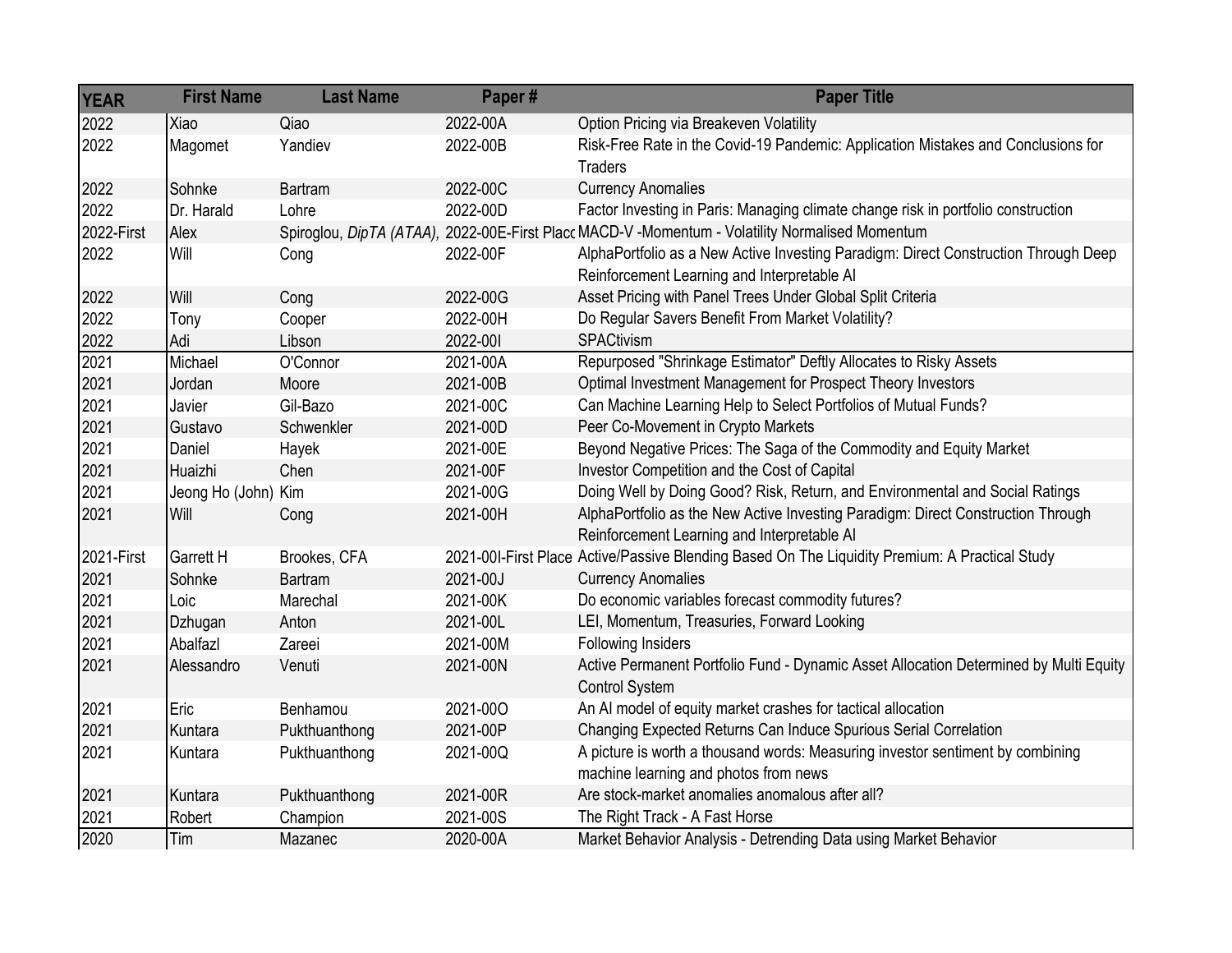| 2020                 | Gideon        | Parchovsky       | 2020-00B                | Reversing the Fortunes of Active Funds                                                                                           |
|----------------------|---------------|------------------|-------------------------|----------------------------------------------------------------------------------------------------------------------------------|
| 2020                 | Jeong Ho      | Kim              | 2020-00C                | The Beta Anomaly and Mutual Fund Performance                                                                                     |
| 2020                 | Dr. James     | Chong            | 2020-00D                | <b>Trading Profitability with Dual-Beta Estimates</b>                                                                            |
| 2020                 | <b>Alexis</b> | Marchal          | 2020-00E                | Deep Learning for Asset Bubbles                                                                                                  |
| 2020-First           | Michael       | Gayed, CFA       | 2020-00F-First<br>Place | Actively Using Passive Sectors to Generate Alpha Using The VIX                                                                   |
| 2020                 | Sohnke M.     | Bartram          | 2020-00G                | <b>Currency Anomalies</b>                                                                                                        |
| 2020                 | Jie           | Ying             | 2020-00H                | Institutional Trading on Information Diffusion across Fundamentally Related Firms                                                |
| 2020                 | Lawrence      | Hsiao            | 2020-001                | Abnormal Disagreement and the Cross Section of Stock Returns                                                                     |
| 2020                 | David         | Feldman          | 2020-00J                | Fund Flows and Performance under Dynamic Unobservable Managing Ability                                                           |
| 2020                 | David         | Feldman          | 2020-00K                | A Global Village? Competition in the International Active Fund Management Industry                                               |
| 2020                 | Jennie        | Bai              | 2020-00L                | Cross-Asset Information Synergy in Mutual Fund Families                                                                          |
| 2020                 | Fan John      | Zhang, CFA       | 2020-00M                | The Effect of Cultural Diversity on Dividend Policy of Multinational Firms                                                       |
| 2020                 | Darwin        | Choi             | 2020-00N                | Alpha Go Everywhere: Machine Learning and International Stock Returns                                                            |
| 2020                 | Sovit         | Manjani          | 2020-000                | Quantitative use of Technical Indicator for Long-Term Investing                                                                  |
| 2020                 | Wolfgang      | Schadner         | 2020-00P                | Fear and Laughing of the Market: Trending Pessimism, Fragile Optimism                                                            |
| 2020                 | Boone         | <b>Bowles</b>    | 2020-00Q                | Anomoly Time                                                                                                                     |
| 2020                 | Christopher   | Cain             | 2020-00R                | Quantimentals - Combining Technical and Fundamental Analysis in a Quantitative<br><b>Framework for Better Investment Results</b> |
| 2020                 | Huaizhi       | Chen             | 2020-00S                | Don't Take Their Word For It: The Misclassification of Bond Mutual Funds                                                         |
| 2020                 | Ghislain      | Noubissie-Pougom | 2020-00T                | Stocks Trading with Price Target Momentum                                                                                        |
| 2020                 | Harald        | Lohre            | 2020-00U                | The Promises and Pitfalls of Machine Learning for Predicting Cross-Sectional Stock<br>Returns                                    |
| 2020                 | Buff          | Dormeier, CMT    | 2020-00V                | The Volume Factor                                                                                                                |
| 2020                 | Gabriele      | Torri            | 2020-00X                | Tail Risks in Large Portfolio Selection: Penalized Quantile and Expectile Minimum<br><b>Deviation Models</b>                     |
| 2020                 | Scott         | Murray           | 2020-00Y                | <b>Betting Against Other Betas</b>                                                                                               |
| 2020                 | Loic          | Marechal         | 2020-00Z                | The Valuation Effects of Index Investment in Commodity Futures                                                                   |
| 2020                 | Anthony       | Sanford          | 2020-0AA                | Optimized Portfolio Using a Forward-Looking Expected Tail Loss                                                                   |
| 2020                 | Enrichetta    | Ravina           | 2020-0BB                | Retail Investors' Contrarian Behavior Around News and the Momentum Effect                                                        |
| 2019                 | Gergana       | Jostova          | 2019-00A                | Shorting Fees, Private Information, and Smart Lending                                                                            |
| 2019                 | Philip        | Roth             | 2019-00B                | <b>Investors Make Bottoms, Traders Make Tops</b>                                                                                 |
| 2019 - Second Sohnke |               | Bartram          |                         | 2019-00C - Second I Global Market Inefficiencies                                                                                 |
| 2019                 | Clint         | Sorenson         | 2019-00D                | Can You Time Alternative Investments?                                                                                            |
| 2019                 | Alfred        | Lehar            | 2019-00E                | Bitcoin Microstructure and the Kimchi Premium                                                                                    |
| 2019                 | Ken           | <b>Huck</b>      | 2019-00F                | ZIG when the Markets Zag                                                                                                         |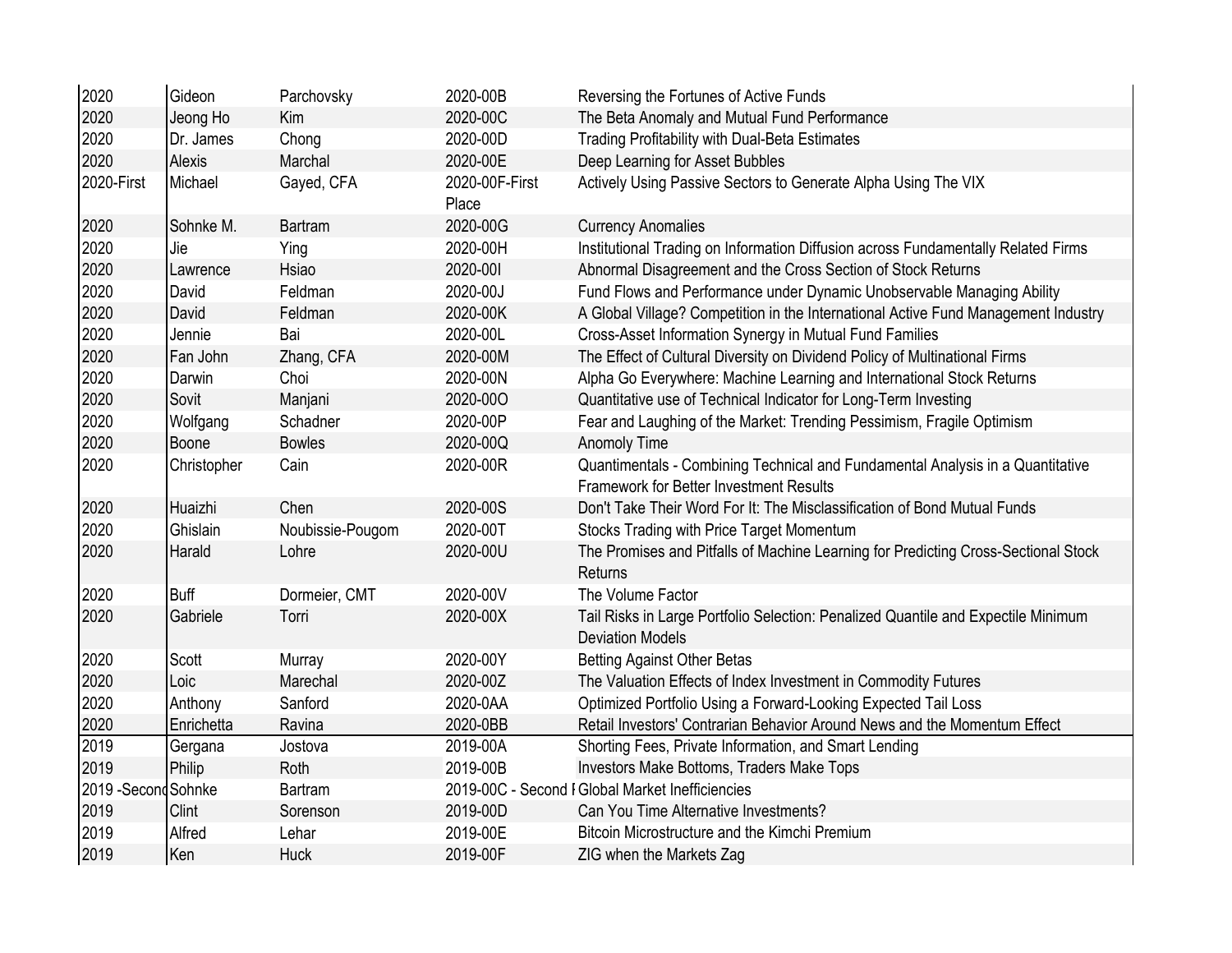| 2019       | Daniel    | <b>Bruno</b>      | 2019-00G     | Gann Tools for Better Crypto Currency Trading Outcomes                                                                               |
|------------|-----------|-------------------|--------------|--------------------------------------------------------------------------------------------------------------------------------------|
| 2019       | Sohnke    | <b>Bartram</b>    | 2019-00H     | <b>Currency Anomalies</b>                                                                                                            |
| 2019       | Anthony   | Sanford           | 2019-001     | Recovery Theorem with a Multivariate Markov Chain                                                                                    |
| 2019       | Arthur    | Hill, CMT         | 2019-00J     | Finding Consistent Trends with Strong Momentum                                                                                       |
| 2019-First | Gioele    | Giordano          |              | 2019-00K - First Plac Antifragile Asset Allocation Model                                                                             |
| 2019       | Jim       | Musumeci          | 2019-00L     | On the Use of Intercepts as Performance Measures                                                                                     |
| 2019       | Carlton   | Chin, CFA         | 2019-00M     | Multi-Factor Investing 2.0: Improving Factor Investing with Dynamic Option Replication                                               |
| 2019       | Vincent   | Randazzo, CMT     | 2019-00N     | NYSE Advance-Decline Line Divergences as an Approximation of the Intensity for the<br>Bear Markets and Corrections that Follow       |
| 2019       | Huaizhi   | Chen              | 2019-000     | IQ from IP: Simplifying Search in Portfolio Choice                                                                                   |
| 2019       | Jason     | Meshnick, CMT     | 2019-00P     | The Virtual Crowd: Measuring the Depth of Investor Sentiment with Normalized Relative<br>Volume                                      |
| 2019       | James     | Kolari, Ph.D.     | 2019-00Q     | <b>Creating Superior Investment Portfolios</b>                                                                                       |
| 2019-Third | Simon     | Smith             |              | 2019-00R - Third Pla Break Risk                                                                                                      |
| 2019       | Thiago    | de Oliveira Souza | 2019-00S     | The X Value Factor                                                                                                                   |
| 2019       | Thiago    | de Oliveira Souza | 2019-00T     | Time-varying factor risk and price of risk premiums - Macro-finance and factor timing                                                |
| 2019       | Alejandro | Lopez Lira        | 2019-00U     | Risk Factors that Matter: Textual Analysis of Risk Disclosures for the Cross-Section of<br>Returns                                   |
| 2018       | David     | Harris            | 2018-00A     | Why Practitioners Should Use Bayesian Statistics                                                                                     |
| 2018       | Anna      | Agapova           | 2018-00B     | ETF's and Price Volatility of Underlying Bonds                                                                                       |
| 2018       | Timothy   | Peterson          | 2018-00D     | When to Buy Stocks and When to Buy Gold - Defining Secular Market Cycles for<br>Improved Asset Allocation using a CAPE-Gold Approach |
| 2018       | Mike      | O'Connor          | 2018-00E     | Momentum in a Funds Context - Critically Different Choices                                                                           |
| 2018       | Paulo     | Guasoni           | 2018-00F     | Leveraged Funds: Robust Replication and Performance Evaluation                                                                       |
| 2018       | Elvira    | Sojli             | 2018-00G     | Quotes, Trades and the Cost of Capital                                                                                               |
| 2018       | Lon       | Witter            | 2018-00H     | Hedging a Buy and Hold Index Investment with Index Futures is the New Innovative<br><b>Strategy for Wealth Management</b>            |
| 2018       | Babek     | Lotafaliei        | 2018-001 (2) | Dynamic Capital Structure, Asset Pricing Factors, and the CAPM                                                                       |
| 2018       | Nikolas   | Topaloglou        | 2018-00J     | Spanning Tests for Markowitz Stochastic Dominance                                                                                    |
| 2018       | Sohnke M. | Bartram           | 2018-00K     | <b>Global Market Inefficiencies</b>                                                                                                  |
| 2018       | Olga      | Kolokolova        | 2018-00L     | Is it Efficient to Buy the Index? A Worldwide Tour with Stochastic Dominance                                                         |
| 2018-First | Shuoyuan  | He                | 2018-00M     | Earnings Acceleration and Stock Returns                                                                                              |
| 2018-First | Gans      | Narayanamoorthy   | 2018-00M     | Earnings Acceleration and Stock Returns                                                                                              |
| 2018       | Huaizhi   | Chen              | 2018-00N     | IQ from IP: Simplifying Search in Porfolio Choice                                                                                    |
| 2018       | Hu        | Dangi             | 2018-000     | Detecting Opportuistic Behavior In Public Short Campaigns                                                                            |
|            |           |                   |              |                                                                                                                                      |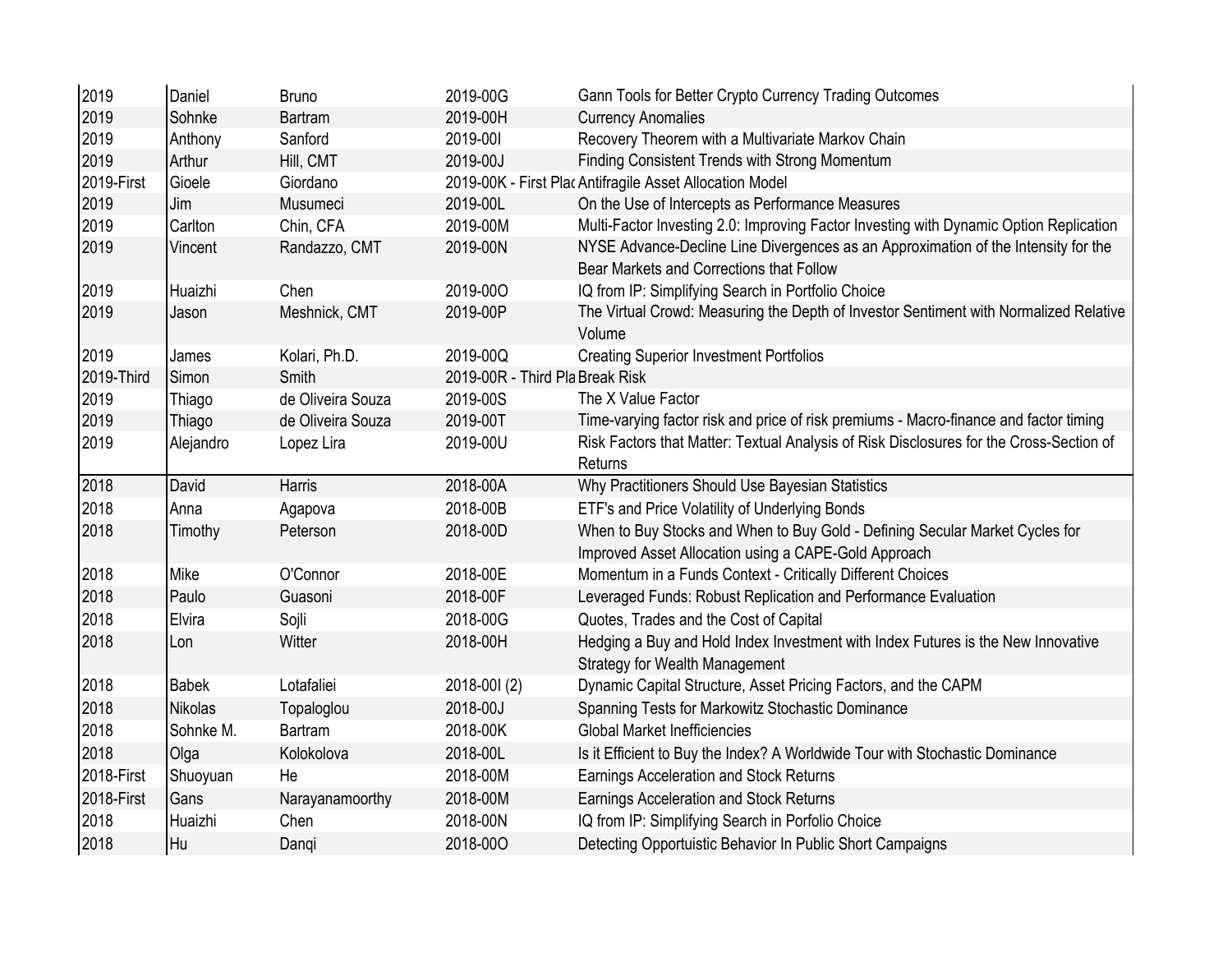| 2018            | Larry                | Pohlman            | 2018-00P | Market Implied GDP                                                                                                             |
|-----------------|----------------------|--------------------|----------|--------------------------------------------------------------------------------------------------------------------------------|
| 2017            | Alessandro           | Zoino              | 2017-00A | Measuring Investor Sentiment, Persistent Mispricing Explained through Technical<br>Analysis and Fundamentals                   |
| 2017            | Alessanrdo           | Zoino              | 2017-00B | Correlation between Speculation and Bankruptcy, an Analysis through Monetary Policy<br>and Technical Analysis                  |
| 2017            | Alessandro           | Zoino              | 2017-00C | Critics to Efficient Market Hypotesis, Evidence from Technical Analysis and<br><b>Fundamental Analysis</b>                     |
| 2017            | Alessandro           | Zonio              | 2017-00D | Predicting Extra-Returns and Crises through the Investor Sentiment                                                             |
| 2017            | Nell                 | Sloane             | 2017-00E | Volatility Capitalizing on fear and greed                                                                                      |
| 2017            | Richard              | Coultier, Jr.      | 2017-00F | A Tactical Asset Allocation that Exploits Variations in VIX                                                                    |
| 2017-First      | Franklin             | Parker             | 2017-00G | ACHIEVE YOUR GOALS MORE OFTEN - A Case for Active Allocation                                                                   |
| 2017            | Paul                 | Glance             | 2017-00H | Why Trade Systems do not Work                                                                                                  |
| 2017            | Richard              | Coultier, Jr.      | 2017-001 | A "No-Sin" Option for the High Dividend Low Beta Strategy                                                                      |
| 2017            | Mukhammadkhor Soliev |                    | 2017-00J | The Investment Prospects of Uzbekistan: Current challenges, opportunities and                                                  |
|                 |                      |                    |          | development strategies                                                                                                         |
| 2017            | Wiliiam              | Rafter             | 2017-00K | Easy Macroeconomic Timing for Fiduciaries                                                                                      |
| 2017            | Michael              | Underhill          | 2017-00L | Neoliberal Globalization, Deflation, the Rise of Populism, and Investment Implications                                         |
| 2017            | Chanaka              | Edirisinghe, Ph.D. | 2017-00M | To Track Or Not To Track                                                                                                       |
| 2017            | Lin William          | Cong               | 2017-00N | Price of Value and Divergence Factor                                                                                           |
| 2016            | Linus                | Nilsson            | 2016-00A | Turn-of-the-Month: Window Dressing Behavior                                                                                    |
| 2016            | Yong                 | Jin                | 2016-00B | Optimizing "Optimal Portfolio Choice"                                                                                          |
| 2016            | SI                   | Cheng              | 2016-00C | Scaling up Market Anomalies*                                                                                                   |
| 2016            | Paul                 | Glance             | 2016-00D | What Quantitative Strategies Are Always Correct?                                                                               |
| 2016            | Corey                | Hoffstein          | 2016-00E | Market Timing Factor Premiums Exploiting Behavioral Biases for Fun and Profit                                                  |
| 2016-Second Don |                      | Beasley            | 2016-00F | A Stock Basket Strategy in a Bullish Market Regime                                                                             |
| 2016            | A. Seddik            | Meziani            | 2016-00G | Active Exchange-Traded Funds: Where Are We At?                                                                                 |
| 2016            | Chunlin              | Liu                | 2016-00H | Intraday Order Placement and Execution in a Limit Order Market                                                                 |
| 2016            | Gary                 | Harloff            | 2016-001 | Just How Good Is Active Management?                                                                                            |
| 2016-First      | Spencer              | Seggebruch         | 2016-00J | Multivariate Regression Analysis: Considering the Relevance of Past Performance                                                |
| 2016            | Lukasz               | Wojtow             | 2016-00K | Novel Approach to Artificial Intelligence Trading                                                                              |
| 2016            | Scott                | Juds               | 2016-00L | Investment Performance Improvement Utilizing Automated Polymorphic Momentum                                                    |
| 2016            | George               | Yang               | 2016-00M | Lifetime active Portfolio Selection for Investments and Consumption - A Bull Bear<br>Market Cycle based Probabilities Approach |
| 2016            | David                | <b>Bush</b>        | 2016-00N | The Evolution of Equity Drought Season / A Quantitative Examination of Q3                                                      |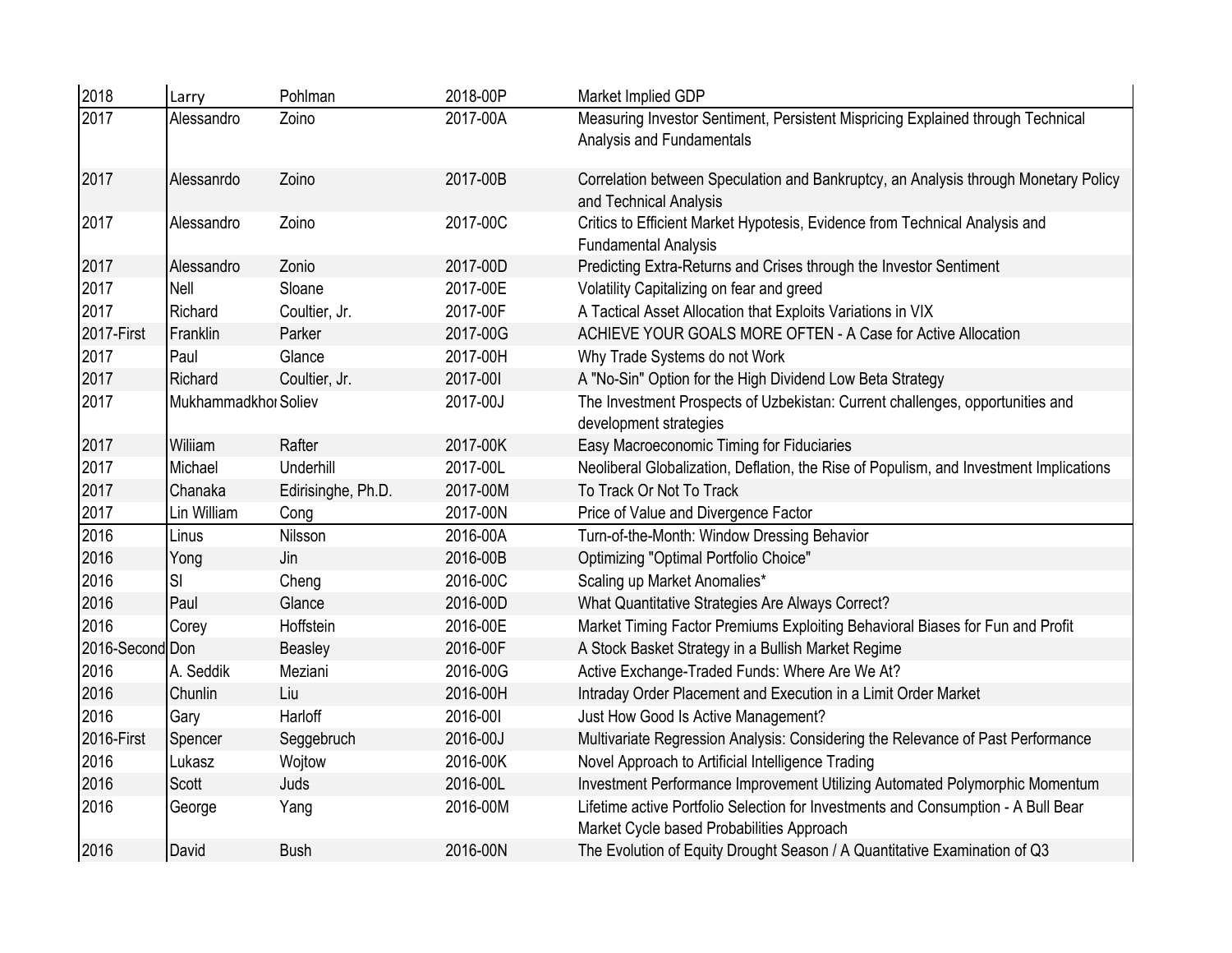| 2016               | Earl        | Benson         | 2016-000 | The Influence of U.S. Equity Returns on the Equity Markets of the Pacific Basen                                                             |
|--------------------|-------------|----------------|----------|---------------------------------------------------------------------------------------------------------------------------------------------|
| 2015               | Michael     | Underhill      | 2015-00A | Master Limited Partnership (MLP) Investing: A case for MLP's as a core allocation in<br>your portfolio                                      |
| 2015               | Lewis       | Glenn          | 2015-00B | Simple and Effective Market Timing with Tactical Asset Allocation                                                                           |
| 2015               | Kewei       | Hou            | 2015-00C | Comparison of New Factor Models                                                                                                             |
| 2015               | Corey       | Hoffstein      | 2015-00D | Minimizing Timing Luck with Portfolio Tranching / The difference between hired and fired                                                    |
| 2015               | lan         | Kaplan         | 2015-00E | Beat the S&P 500 with Quantitative Portfolio Construction                                                                                   |
| 2015-Third         | Andrew      | Gogerty        | 2015-00F | Momentum AND Diversification - A powerful risk-adjusted combination                                                                         |
| 2015               | <b>Bob</b>  | <b>Fulks</b>   | 2015-00G | Beat your Benchmark Every Year                                                                                                              |
| 2015               | Jonathan    | Wallentine     | 2015-00H | Practical Applications of Portfolio Replication                                                                                             |
| 2015               | Kevin       | Luo            | 2015-001 | Stock Trends and Trend Based Trading Strategies                                                                                             |
| 2015               | Daniel      | Shore          | 2015-00J | The Negatively Correlated Tactical Portfolio Strategy (or NCTP Strategy)                                                                    |
| 2015-<br>Second    | Nathan      | Faber          | 2015-00K | The Search for Crisis Alpha: Weathering the Storm using Relative Momentum                                                                   |
| 2015-First         | Charlie     | <b>Bilello</b> | 2015-00L | Lumber: Worth Its Weight in Gold Offense and Defense in Active Portfolio Management                                                         |
| 2015-First         | Michael     | Gayed          | 2015-00L | Lumber: Worth Its Weight in Gold Offense and Defense in Active Portfolio Management                                                         |
| 2015               | Perry H.    | Beaumont, Ph.D | 2015-00M | Economics Matters: Applying Eigenspectra Analysis to Generate Persistent Portfolio<br>Outperformance Using Economic Releases                |
| 2015               | Ralph L.    | Wojtowicz      | 2015-00N | Fusion of State Estimates from Regime-Switching Models                                                                                      |
| 2015               | Vilimir     | Yordanov       | 2015-000 | Inside the Emerging Markets Risky Spreads and Credit Default Swap - Sovereign Bonds<br><b>Basis</b>                                         |
| 2014-First         | Dave        | Walton         | 2014-00A | Know Your System! - Turning Data Mining from Bias to Benefit through System<br><b>Parameter Permutation</b>                                 |
| 2014               | Henry       | Ma             | 2014-00B | <b>System Parameter Permutation</b>                                                                                                         |
| 2014               | Wouter J.   | Keller         | 2014-00C | And the Winner is  Markowitz!                                                                                                               |
| 2014               | <b>Bill</b> | Rafter         | 2014-00D | A Tactical, Analytical and Practical Look at Modern Portfolio Theory                                                                        |
| 2014               | Wei         | Jiang          | 2014-00E | THE LONG-TERM EFFECTS OF HEDGE FUND ACTIVISM                                                                                                |
| 2014               | Martin      | Schmalz        | 2014-00F | <b>Capital Flows in Rational Markets</b>                                                                                                    |
| 2014               | Rolf        | Wetzer         | 2014-00G | <b>Treatise on Tactical Asset Allocation</b>                                                                                                |
| 2014               | Mark        | Virag          | 2014-00H | Momentum Based Balancing for the Diversified Portfolio                                                                                      |
| 2014-Second Arthur |             | Grabovsky      | 2014-001 | <b>Back to Black</b>                                                                                                                        |
| 2014-Third         | Michael     | Gayed, CFA     | 2014-00J | An Intermarket Approach to Tactical Risk Rotation Using the Signaling Power of<br>Treasuries to Generate Alpha and Enhance Asset Allocation |
| 2014               | Tony        | Cooper         | 2014-00K | Simultation as a Stock Market Timing Tool                                                                                                   |
| 2014               | Kevin       | Oversby        | 2014-00L | Exploiting Factor Autocorrelation to Improve Risk Adjusted Returns                                                                          |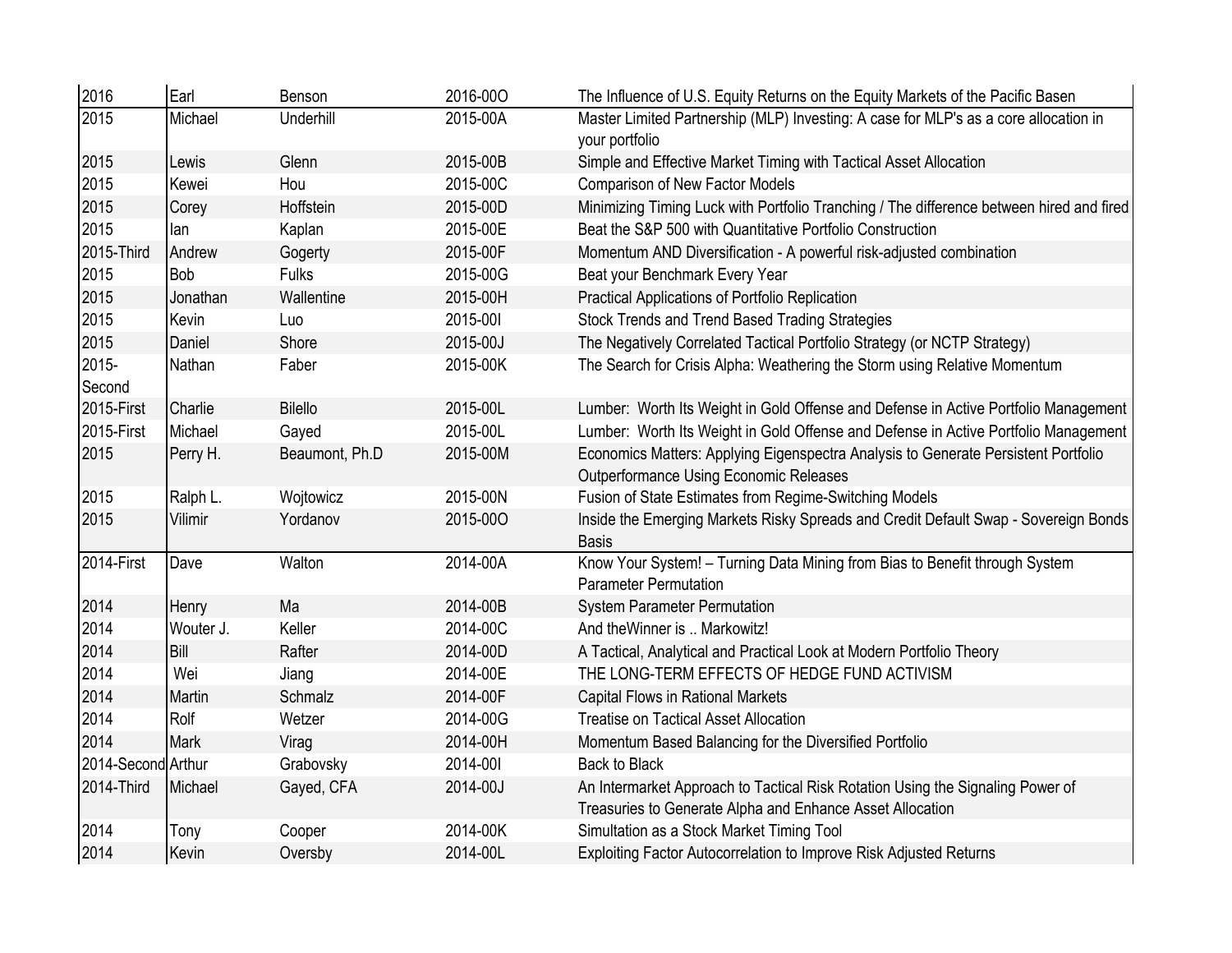| 2014             | Jerry                  | Miccolis            | 2014-00M | Is it Worth it? Quantifying the Value of Risk-Managed Investing                                                                  |
|------------------|------------------------|---------------------|----------|----------------------------------------------------------------------------------------------------------------------------------|
| 2014             | Z. George              | Yang                | 2014-00N | Optimal Trend Following with Probabilistic Market Timing - Systematic Learnings from<br><b>Bull Bear Market Cycle Statistics</b> |
| 2014             | Carlton                | Chin                | 2014-000 | Dynamic Option Replication: Applications in Active Management, Ivy Portfolios, Hedging<br>and Futures                            |
| 2014             | Dr. Andrij             | Fetsun              | 2014-00P | A Quantitative Approach to Responsible Investment: Using a ESG-Multifactor Model to<br><b>Improve Equity Portfolios</b>          |
| 2014             | Tushar                 | Sen                 | 2014-00Q | Retirement Planning Using Random Walk Theory & Artificial Intelligence                                                           |
| 2014             | Christopher            | Geczy, Ph.D.        | 2014-00R | 212 Years of Price Momentum - (The World's Longest Backtest: 1801-2012)                                                          |
| 2014             | Anshuman               | Mishra              | 2014-00S | Catching up with the trend: A lagged cross-sectional momentum strategy for commodity<br>futures                                  |
| 2014             | Wesley R.              | Gray                | 2014-00T | The Cross-Section Predictability of Cyclically-Adjusted Valuation Measures1                                                      |
| 2014             | Jason                  | Teed                | 2014-00U | <b>Adaptive Porfolio Allocation</b>                                                                                              |
| 2014             | Alexander              | Soffronow Pagonidis | 2014-00V | The IBS Effect: Mean Reversion in Equity ETFs                                                                                    |
| 2013             | <b>Charles</b>         | Cao                 | 2013-00A | Can Hedge Funds Time Market Liquidity                                                                                            |
| 2013-Fifth       | Saeed                  | Amen                | 2013-00B | Using Foreign Exchange Markets to Outperform Buy and Hold                                                                        |
| 2013             | Edward D.              | Foy                 | 2013-00C | A Useful Pairing                                                                                                                 |
| 2013-Fourth      | Gary                   | Antonacci           | 2013-00D | Absolute Momentum                                                                                                                |
| 2013-Sixth       | Davide                 | Dalmasso            | 2013-00E | Risk Adjusted Trend Indicator                                                                                                    |
| 2013             | Humphrey E.D.          | Lloyd, MD           | 2013-00F | The GML System for Market Timing and Asset Allocation                                                                            |
| 2013             | Otto                   | Randl               | 2013-00G | Implications of Index Constructions Methodologies for Price and Dividend Indices                                                 |
| 2013             | Dr. Kristine           | Andersen            | 2013-00H | Portfolio Preservation During Severe Market Corrections: A Market Timing<br>Enhancement to Modern Portfolio Theory               |
| 2013             | Joseph                 | Clark               | 2013-001 | Dividend Swaps as Synthetic Equity                                                                                               |
| 2013             | Wayne                  | Whaley              | 2013-00J | A Red Ryder Christmas                                                                                                            |
| 2013             | Tomas                  | Sorensson           | 2013-00K | A test of momentum strategies in funded pension systems                                                                          |
| 2013             | Carlton                | Chin                | 2013-00L | Correlations Have Personality, Too: An Analysis of Correlations between Assets                                                   |
| 2013             | Lars                   | Kestner             | 2013-00M | The Modified Expectations Equity Curve: An Analysis of Correlations between Assets                                               |
| 2013 - First     | David                  | Klein               | 2013-00N | Abstract Of: Equity Sector Rotation via Credit Relative Value                                                                    |
| 2013             | Wesley                 | Gray, Ph.D.         | 2013-000 | Using Maximum Drawdowns to Capture Tail Risk                                                                                     |
| 2013             | Tahar                  | Mjigal              | 2013-00P | Adaptive Risk Management Strategy (ARMS)                                                                                         |
| 2013-Third       | Z. George              | Yang                | 2013-00Q | Filtered Market Statistics and Technical Trading Rules                                                                           |
| 2013-Second Tony |                        | Cooper              | 2013-00R | Easy Volatility Investing + Abstract                                                                                             |
| 2013             | Akindynos-<br>Nikolaos | <b>Baltas</b>       | 2013-00S | Momentum Strategies in Futures Markets and Trend-following Funds                                                                 |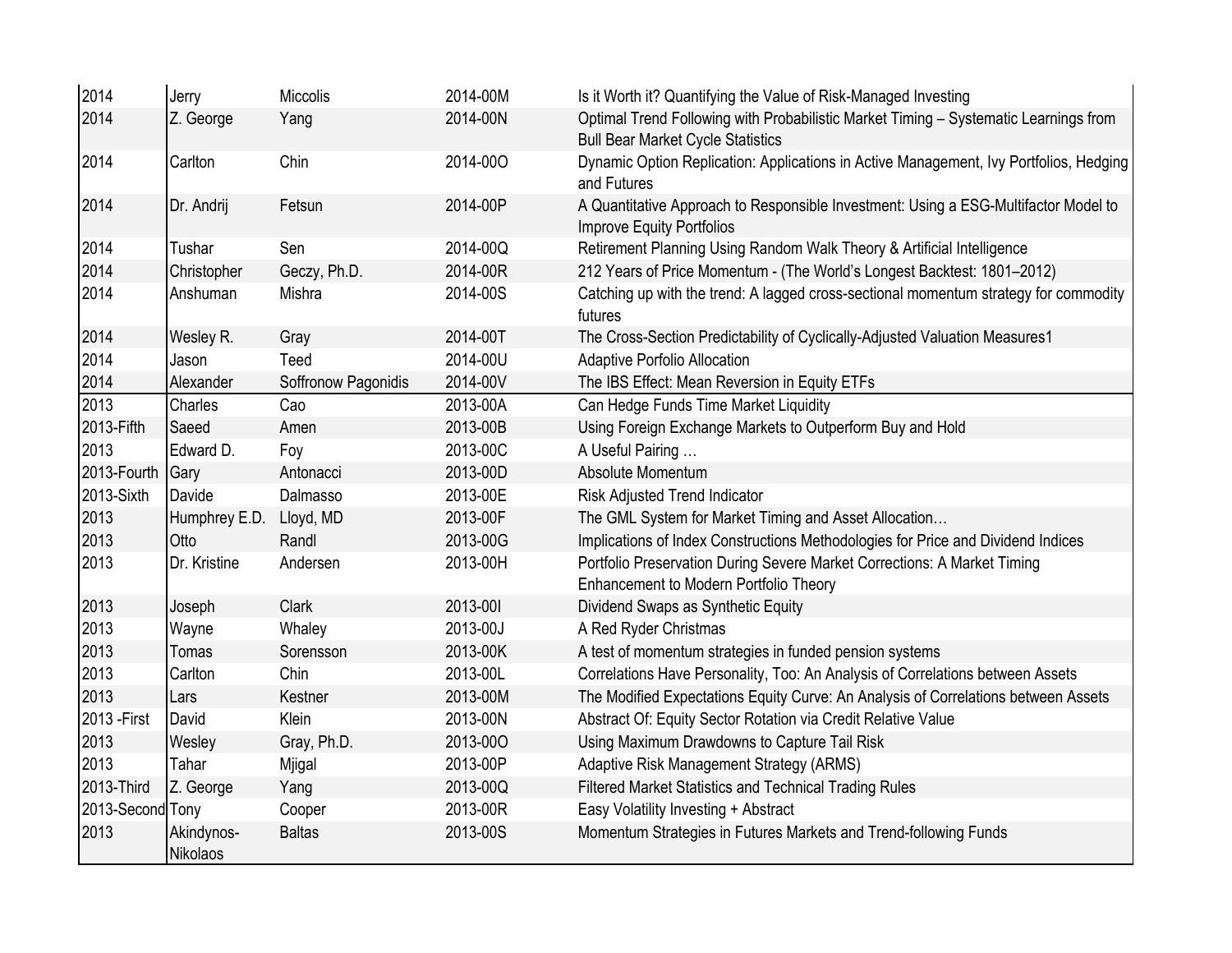| 2012                | Rick         | Andrews      | 2012-00N       | e=mpt2 Efficient Modern Portfolio                                                                                 |
|---------------------|--------------|--------------|----------------|-------------------------------------------------------------------------------------------------------------------|
| 2012-First          | Gary         | Antonacci    | 2012-000       | <b>Momentum Success Factors</b>                                                                                   |
| 2012                | Howard       | Bandy        | 2012-00H       | <b>NAAIM Assessing Trading System Health</b>                                                                      |
| 2012                | Jacob        | Bernstein    | 2012-00M       | The Case for Using Seasonality in Stock Prices                                                                    |
| 2012                | George       | <b>Bijak</b> | 2012-001       | The Indicators of Stock Market Macro Turning Points During Global Financial Crisis                                |
| 2012                | <b>Steve</b> | Blumenthal   | 2012-00R       | <b>Uncommon Solutions</b>                                                                                         |
| 2012                | Carlton J.   | Chin         | 2012-00Q       | Back to the Future: Portfolio Optimization Downside Risk, and Alternative Assets,                                 |
| 2012                | Bob          | <b>Fulks</b> | 2012-00T       | How Financial Engineering Can Improve your Portfolios                                                             |
| 2012                | Wesley R.    | Gray, Ph.D   | 2012-00E       | Analyzing Valuation Measures: A Performance Horse-Race over the Past 40 Years                                     |
| 2012                | John         | Hall         | 2012-00L       | An Alternative to Risk Parity                                                                                     |
| 2012-Second Michael |              | Hartmann     | 2012-00U       | Short Term Alpha as a Predictor of Future Mutual Fund Performance                                                 |
| 2012                | Pratima      | Jain         | 2012-00D       | Personification of Corporate Governance in Developing Investment Strategies                                       |
| 2012-Hon Me Dave    |              | Klein        | 2012-00G       | <b>Tactical Asset Allocation</b>                                                                                  |
| 2012                | Pankaj       | Kumar Jain   | 2012-00S       | IPO Performance In Emerging Market From Trading perspective: An Indian scenario                                   |
| 2012                | Gerry        | Paul         | 2012-00B       | The Stampede to Safety: A Tragedy of Commons                                                                      |
| 2012                | Douglas N.   | Rechia       | 2012-00P       | Towards optimization through Step-Forward Testing                                                                 |
| 2012                | Carl         | Sera         | 2012-00C       | <b>MAP Investment Strategies</b>                                                                                  |
| 2012                | Matthew      | Weiland      | 2012-00K       | Indicator and Seasonal Effects on Monthly Trading Models                                                          |
| 2012                | Lukasz       | Wojtow       | 2012-00F       | Theoretical Basis and Practical Example of Trend Following                                                        |
| 2012-Third          | Z. George    | Yang         | 2012-00J       | Optimal Portfolio Strategy to Control Maximum Drawdown (The Case of Risk-based                                    |
|                     |              |              |                | Active Management with Dynamic Asset Allocation)                                                                  |
| 2012                | Xiaoxia      | <b>YE</b>    | 2012-00A       | Exploring Statistical Arbitrage Opportunities in the Term Structure of CDS Spreads                                |
| 2011                | Gary         | Anderson     | 2011-00M       | Relative Momentum: A New Alternative to Relative Strength                                                         |
| 2011-Second Gary    |              | Antonacci    | 2011-00F       | <b>Optimal Momentum Investing</b>                                                                                 |
| 2011                | David        | Aronson      | 2011-00D       | Discriminating Bear Market Rallies from Initial Rallies in New Bull Markets: A Statistical                        |
|                     |              |              |                | <b>Classifier Approach</b>                                                                                        |
| 2011-Third          | Tony         | Cooper       | 2011-00K       | Optimal Rotational Strategies Using Combined Technical and Fundamental Analysis                                   |
| 2011                | C. Thomas    | Howard       | 2011-00J       | <b>Strategy Market Barometer</b>                                                                                  |
| 2011-First          | Thomas       | Krawinkel    | 2011-00G       | Buying Power - The Overlooked Success Factor                                                                      |
| 2011                | Thomas       | Krawinkel    | 2011-00G-excel | Excel - 2003 / Buying Power - The Overlooked Success Factor                                                       |
| 2011                | David        | Moenning     | 2011-00E       | Developing an Active Management System for the U.S. Stock Market and Constructing<br>a "Live" Testing Environment |
| 2011                | Aditya       | Navalle      | 2011-001       | A Multi Objective Approach for Contingent Claim Portfolios                                                        |
| 2011                | Mark         | Pankin       | 2011-00H       | Active Management of the Rydex Series Funds                                                                       |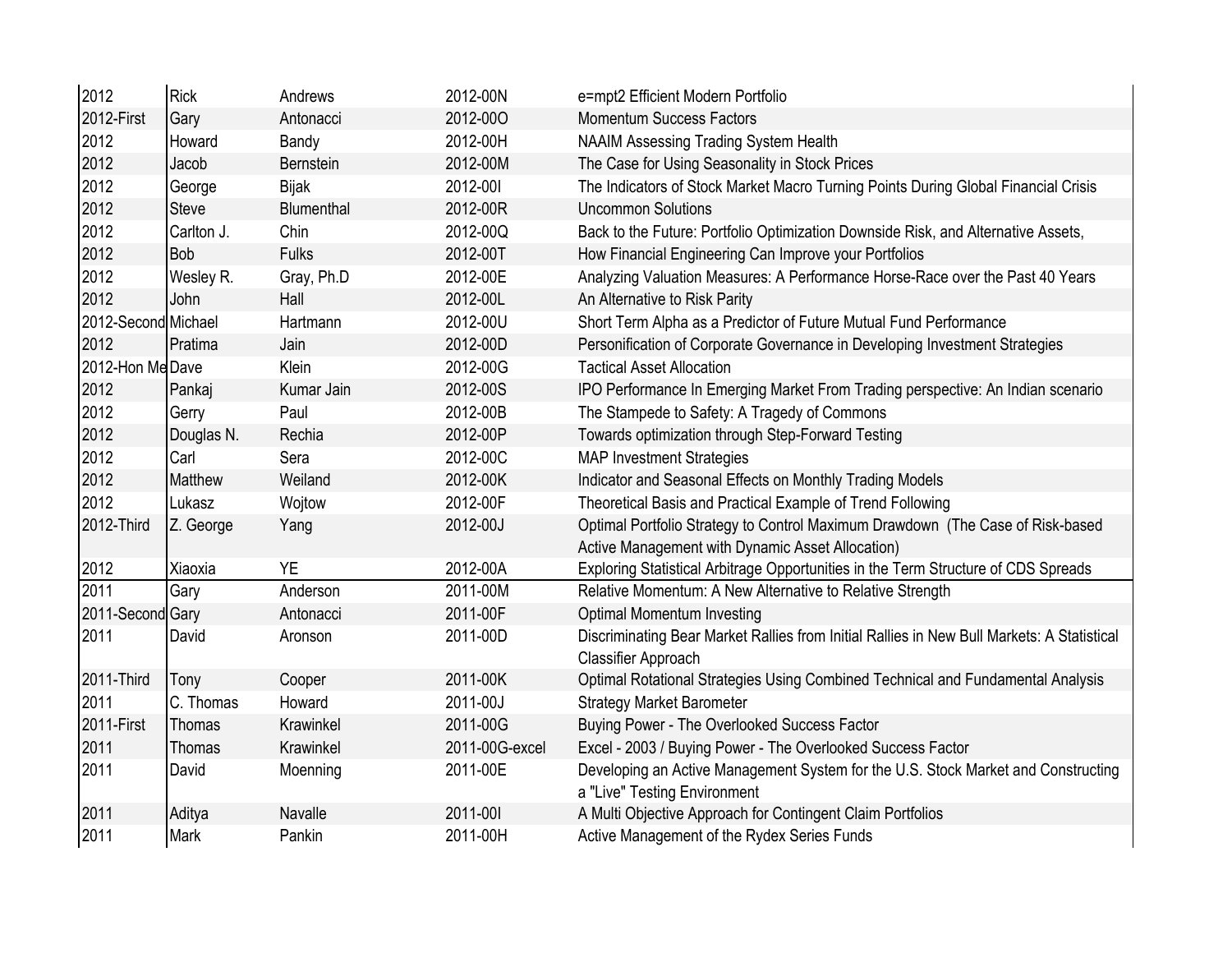| 2011               | Jon         | Ruff          | 2011-00C | Fighting the Next War: Redefining the Inflation Protected Portfolio                                                                                               |
|--------------------|-------------|---------------|----------|-------------------------------------------------------------------------------------------------------------------------------------------------------------------|
| 2011               | Neil        | Stoloff       | 2011-00L | The Abandonment Metric                                                                                                                                            |
| 2011               | Michael     | Underhill     | 2011-00B | Why Listed Infrastructure                                                                                                                                         |
| 2011               | <b>Stan</b> | Uryasev       | 2011-00N | <b>Protecting Equity Investments</b>                                                                                                                              |
| 2011               | Celim       | Yildizhan     | 2011-00A | Is there a Distress Risk Anomaly? Corporate Bond Spread as a Proxy for Default Risk                                                                               |
| 2010               | Gary        | Antonacci     | 2010-00K | Combining Strategic and Tactical Asset Allocation                                                                                                                 |
| 2010-First         | Tony        | Cooper        | 2010-000 | Alpha Generation and Risk Smoothing using Volatility of Volatility                                                                                                |
| 2010               | Ramon       | Cummins       | 2010-00E | Considering the Predictive Impact of Different Volatility Measures On Daily Follow-<br>Through Using An Adaptive Framework                                        |
| 2010-Third         | Bruce       | Greig         | 2010-00J | Alternative Overlay for a Traditional Managed Equity Portfolio                                                                                                    |
| 2010               | John        | Hall          | 2010-00P | A More Quantitative Approach to "A Quantitative Approach to Tactical Asset Allocation"                                                                            |
| 2010               | Christopher | Hendrix       | 2010-00H | Phase Investing for the Active Investment Manager                                                                                                                 |
| 2010               | Will        | Hepburn       | 2010-00C | Using Adaptive Rebalancing to Bridge the Gap Between Strategic Asset Allocation and<br><b>Tactical Asset Allocation</b>                                           |
| 2010               | C. Thomas   | Howard        | 2010-001 | The Importance of Investment Strategy                                                                                                                             |
| 2010               | lan         | Naismith      | 2010-00G | A System of Models                                                                                                                                                |
| 2010               | Bruce       | Robinson      | 2010-00A | Active Investment Management - Assessing Return on Activity / An Exploration of the<br>Levels of Active Management and the Returns of a Global ETF Trading System |
| 2010               | Laura       | Rogers        | 2010-00L | Monthly Momentum Allocation by Sharpe Ratio - A Tactical Allocation Strategy for<br>Maximizing Risk-adjusted Return                                               |
| 2010               | David       | Serbin        | 2010-00B | Trend Following Signal Confirmation Using Non-Price Indicators                                                                                                    |
| 2010               | David       | Varadi        | 2010-00E | Considering the Predictive Impact of Different Volatility Measures On Daily Follow-<br>Through Using An Adaptive Framework                                        |
| 2010               | James       | Velissaris    | 2010-00M | Diversified Statistical Arbitrage: Dynamically combining mean reversion and momentum<br>investment strategies                                                     |
| 2010               | Nikolaus    | von Soldokoff | 2010-00F | Monte Carlo Portfolio Optimization                                                                                                                                |
| 2010-Second George |             | Yang          | 2010-00N | Buy-Write or Put-Write, An Active Portfolio to Strike it Right                                                                                                    |
| 2009               | David       | Abrams        | 2009-00A | Mr. Swing: A quantitative system for mean reversion and swing trading in market<br>regimes                                                                        |
| 2009               | Pierluigi   | Balduzzi      | 2009-00B | Parameter Uncertainty and International Investment<br>in a Multi-period Setting                                                                                   |
| 2009               | Howard      | Bandy         | 2009-00C | Use of fundamental data for active investing in US equities                                                                                                       |
| 2009               | Craig       | Israelsen     | 2009-00D | The Parameters of Active Investing                                                                                                                                |
| 2009               | Eric        | Leake         | 2009-00E | Opposites Attract: Improvements to Trend Following for Absolute Returns                                                                                           |